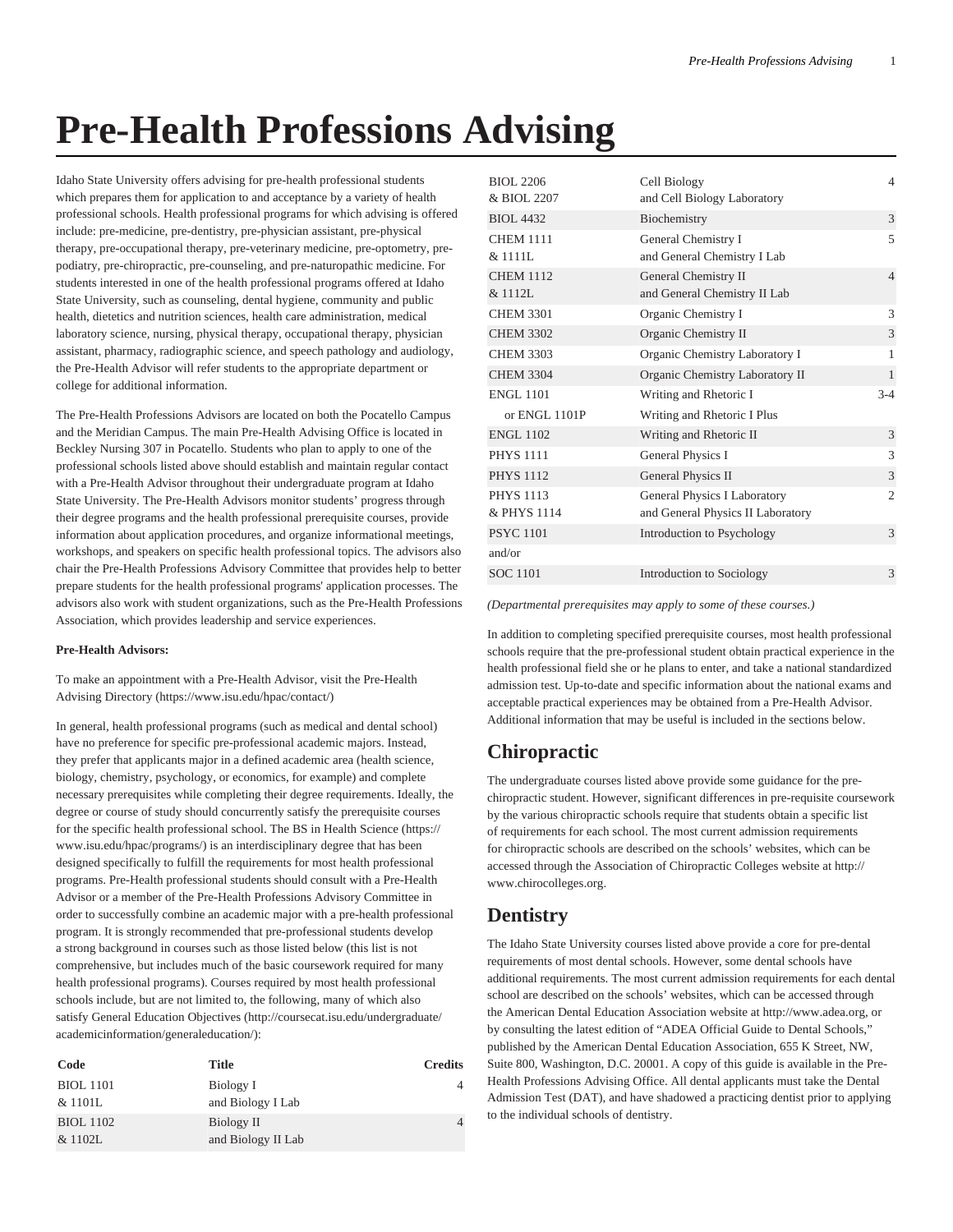### **Cooperative Program with the Creighton University School of Dentistry**

In the fall of 1982, Idaho State University and the Creighton University School of Dentistry implemented a decentralized dental education program, the Idaho Dental Education Program (IDEP). Under this program, up to 8 seats per year at the Creighton University School of Dentistry are reserved for Idaho residents. The first professional year of the dental school program is on the Idaho State University campus in Pocatello. The students then move to the Creighton University School of Dentistry in Omaha, NE for the second, third, and fourth professional years. Idaho residents who wish to be considered for IDEP must apply to Creighton University School of Dentistry and meet all other admission requirements.

### **Allopathic Medicine**

The undergraduate courses required by most medical schools are the same as those described above. However, many medical schools have additional requirements. The most current admission requirements for each medical school are described on the individual schools' websites, which can be accessed through the Association of American Medical Colleges (AAMC) website at http://www.aamc.org, or by subscribing to the *"Medical School Admission Requirements, USA and Canada,"* updated by the Association of American Medical Colleges, One Dupont Circle NW, Washington, D. C. 20036. This information is available in the Pre-Health Professions Advising Office. All medical applicants must take the Medical College Admission Test (MCAT), and have shadowed a practicing physician prior to applying to the individual schools of medicine.

### **Cooperative Program with the University of Washington School of Medicine**

Idaho residents are eligible for the Washington-Wyoming-Alaska-Montana-Idaho (WWAMI) decentralized medical education program of the University of Washington School of Medicine. Currently, the University of Washington reserves 40 seats for Idaho residents, and accepted students are charged an Idaho tuition rate. Idaho residents who wish to be considered for the WWAMI program must apply to the University of Washington School of Medicine, and meet all other admission requirements. Additional information about the WWAMI program is available in the Pre-Health Professions Advising Office.

*WWAMI Idaho TRUST -* As part of the application process, Idaho WWAMI students can now apply to participate in a focused rural and urban underserved track. The goal of this track, called Idaho TRUST (Targeted Rural Under-served Track), is to allow for a focused medical school experience in rural and urban under-served care, with the eventual goal of returning physicians to practice in the rural and urban under-served areas of Idaho.

 Idaho TRUST students will have multiple opportunities to experience firsthand the joys and satisfaction of practicing medicine in a rural or urban under-served community. More information is available through the TRUST website: [\(https://depts.washington.edu/fammed/education/programs/](https://depts.washington.edu/fammed/education/programs/trust/) [trust/](https://depts.washington.edu/fammed/education/programs/trust/)[\)https://depts.washington.edu/fammed/education/program/trust.](https://education.uwmedicine.org/somrural/programs/trust/) ([https://](https://education.uwmedicine.org/somrural/programs/trust/) [education.uwmedicine.org/somrural/programs/trust/\)](https://education.uwmedicine.org/somrural/programs/trust/)

### **Cooperative Program with the University of Utah School of Medicine**

Idaho residents are eligible to compete for 10 reserved seats at the University of Utah School of Medicine, and those accepted under this program pay an Idaho tuition rate. To be considered for this program, students must apply to the University of Utah School of Medicine, and meet all other admission requirements. Additional information about the Idaho agreement with the

University of Utah School of Medicine is available in the Pre-Health Professions Advising Office.

## **Osteopathic Medicine**

Admission requirements and undergraduate prerequisite courses for schools of osteopathic medicine are nearly identical to those described under medicine. More information about osteopathic medicine and admission requirements for the individual schools of osteopathic medicine can be found at the American Association of Colleges of Osteopathic Medicine (AACOM) website at [http://](http://www.aacom.org) ([http://www.aacom.org\)](http://www.aacom.org)www.aacom.org or by consulting the latest edition of "*Osteopathic Medical College Information Book*,*"* published by the American Association of Colleges of Osteopathic Medicine, 1090 Vermont Ave, NW, Suite 500, Washington, DC 20005. A copy of this publication is available in the Pre-Health Professions Office. All osteopathic medical applicants must take the Medical College Admission Test (MCAT), and have shadowed a practicing physician prior to applying to the individual schools of osteopathic medicine.

# **Occupational Therapy, Physical Therapy, Physician Assistant**

Advising for each of these professions is available at Idaho State University. Specific pre-professional requirements for these programs can be obtained in the [Physical and Occupational Therapy](http://coursecat.isu.edu/undergraduate/college-of-health/school-of-rehabilitation-and-communication-sciences/physical-and-occupational-therapy/) ([http://coursecat.isu.edu/undergraduate/](http://coursecat.isu.edu/undergraduate/college-of-health/school-of-rehabilitation-and-communication-sciences/physical-and-occupational-therapy/) [college-of-health/school-of-rehabilitation-and-communication-sciences/](http://coursecat.isu.edu/undergraduate/college-of-health/school-of-rehabilitation-and-communication-sciences/physical-and-occupational-therapy/) [physical-and-occupational-therapy/\)](http://coursecat.isu.edu/undergraduate/college-of-health/school-of-rehabilitation-and-communication-sciences/physical-and-occupational-therapy/) section and [Physician Assistant Studies](http://coursecat.isu.edu/undergraduate/college-of-health/physician-assistant-studies/) ([http://coursecat.isu.edu/undergraduate/college-of-health/physician-assistant](http://coursecat.isu.edu/undergraduate/college-of-health/physician-assistant-studies/)[studies/\)](http://coursecat.isu.edu/undergraduate/college-of-health/physician-assistant-studies/) section of this catalog.

Students may be advised in satisfying prerequisites not only for these programs at Idaho State University, but also for programs in the same profession located at other institutions. Students may consult with the Pre-Health Advisor for information about prerequisites for admission to these programs at other institutions. Prerequisites for professional programs at other institutions can be met by courses taken at Idaho State University.

## **Optometry**

The undergraduate courses listed above provide some guidance for the pre-optometry student. However, significant differences in pre-optometry requirements by the various optometry schools require that students obtain a specific list of requirements for each optometry school. The most current admission requirements for optometry schools are described on the schools' websites, which can be accessed through the Association of Schools and Colleges of Optometry (ASCO) website at http://www.opted.org, or by consulting the latest edition of "Schools and Colleges of Optometry Admission Requirements." This is an electronic publication available on the ASCO website. All optometry applicants must take the Optometry Admission Test (OAT).

### **Podiatric Medicine**

The undergraduate courses listed above are required by most podiatric medical schools. However, some podiatric medical schools may have additional requirements. The most current admission requirements for podiatric medical schools are described on the schools' websites, which can be accessed through the American Association of Colleges of Podiatric Medicine website at http:// www.aacpm.org, or by consulting the latest edition of "Podiatric Medical Education," available from the American Association of Colleges of Podiatric Medicine, 15850 Crabbs Branch Way, Suite 320, Rockville MD 20855. A copy of this publication is available in the Pre-Health Professions Office. All podiatric medical applicants must take the Medical College Admission Test (MCAT). In addition, most schools of podiatric medicine expect applicants to have shadowed a practicing podiatrist prior to applying to the individual schools of podiatry.